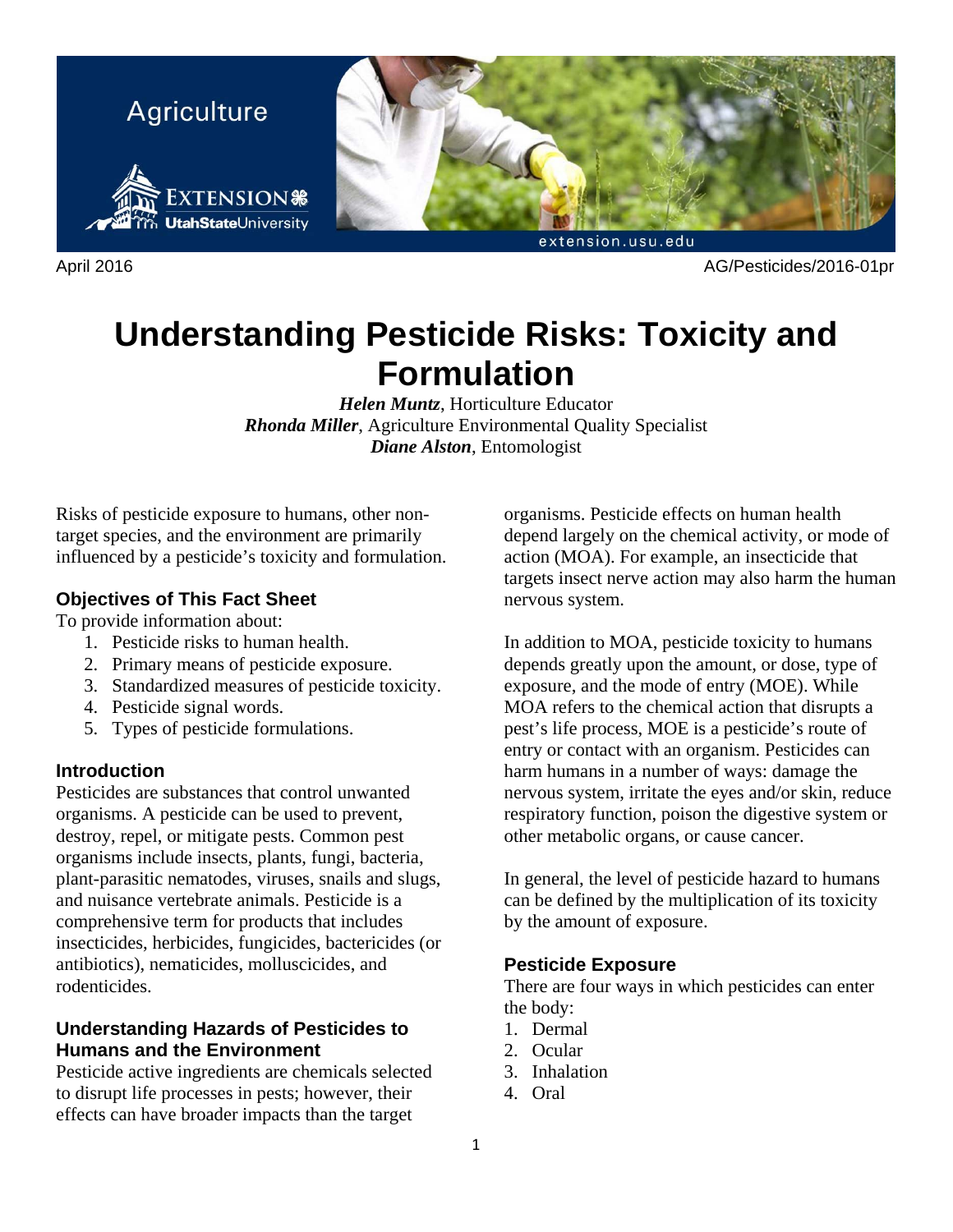Pesticide exposure occurs through:

- Residue in or on food.
- Passive contact with pesticides in homes. workplaces, landscapes, or farms and gardens (e.g., during fruit and vegetable harvesting).
- Pesticides in water sources occurring through leaching or run-off.
- Direct exposure during pesticide applications.

# **Toxicity: LD<sub>50</sub> and LC<sub>50</sub>**

Pesticide toxicity is measured in LD<sub>50</sub> (LD stands) for "lethal dose") and LC<sub>50</sub> (LC stands for "lethal concentration") values.  $LD_{50}$  is the amount of chemical that causes death in 50% of the test organisms upon oral or dermal exposure. LC50 is the concentration of a chemical in inhalable form that is lethal to 50% of test organisms. Units for  $LD_{50}$  and LC50 values are expressed in milligrams of substance per kilogram of test animal body weight  $(mg/kg)$ . LD<sub>50</sub> and LC<sub>50</sub> measure toxicity levels of pesticides, and vary according to the MOA, MOE, and type of exposure (oral, dermal, or inhalation). LC50 values are also used to measure pesticide

concentrations in water for determining toxicity risks to aquatic life.

Some important points to know about LD<sub>50</sub> and LC<sub>50</sub> values:

- Pesticides with lower values have higher toxicity (less chemical is needed to kill 50% of the test organism's population, see Table 1 for toxicity ratings).
- They are determined by testing the pure active ingredient. Inert carriers and enhancers (adjuvants) can affect a pesticide's level of toxicity.
- LD<sub>50</sub> values are based on a single dose and short-term exposure. The values do not represent cumulative effects which can be important in their risk for carcinogenic effects.
- Values are usually not included on pesticide labels, but instead, signal words corresponding to toxicity values are provided (see the "Signal Words" section).

| <b>Toxicity Rating,</b>           | High          | Moderate       | Low            | Very Low           |
|-----------------------------------|---------------|----------------|----------------|--------------------|
| Category                          | Category I    | Category II    | Category III   | Category IV        |
|                                   |               |                |                |                    |
| Signal Word                       | DANGER-       | <b>WARNING</b> | <b>CAUTION</b> | <b>CAUTION, No</b> |
|                                   | POISON,       |                |                | Signal Words       |
|                                   | <b>DANGER</b> |                |                |                    |
| LD <sub>50</sub> toxicity ratings |               |                |                |                    |
| for oral exposure *               | $0 - 50$      | $>50-500$      | $>500-5,000$   | >5,000             |
| LD <sub>50</sub> toxicity ratings |               |                |                |                    |
| for dermal exposure *             | $0 - 200$     | $>200-2,000$   | $>2,000-5,000$ | >5,000             |
| LC <sub>50</sub> toxicity ratings |               |                |                |                    |
| for inhalation                    | $0 - 0.05$    | $>0.05 - 0.5$  | $>0.5-2.0$     | >2.0               |
| exposure $**$                     |               |                |                |                    |

**Table 1.** Toxicity ratings and categories for oral, dermal, and inhalation exposure of pesticides.

\*milligrams of chemical per kilogram of body weight of test animal (mg/kg)

\*\*milligrams of chemical per volume of air or water in liters (mg/L)

# **Pesticides in the Environment**

Although pesticides have benefits in suppressing pests, their use can have adverse effects on the environment. It is important to use pesticides appropriately to target the pest problem and minimize adverse effects on non-target organisms and the environment.

The fate of pesticides falls into three main categories: absorption, transfer, and degradation. Absorption is the binding of pesticide chemicals to soil particles and plant tissues. Some pesticides bind very strongly, while others form weaker bonds.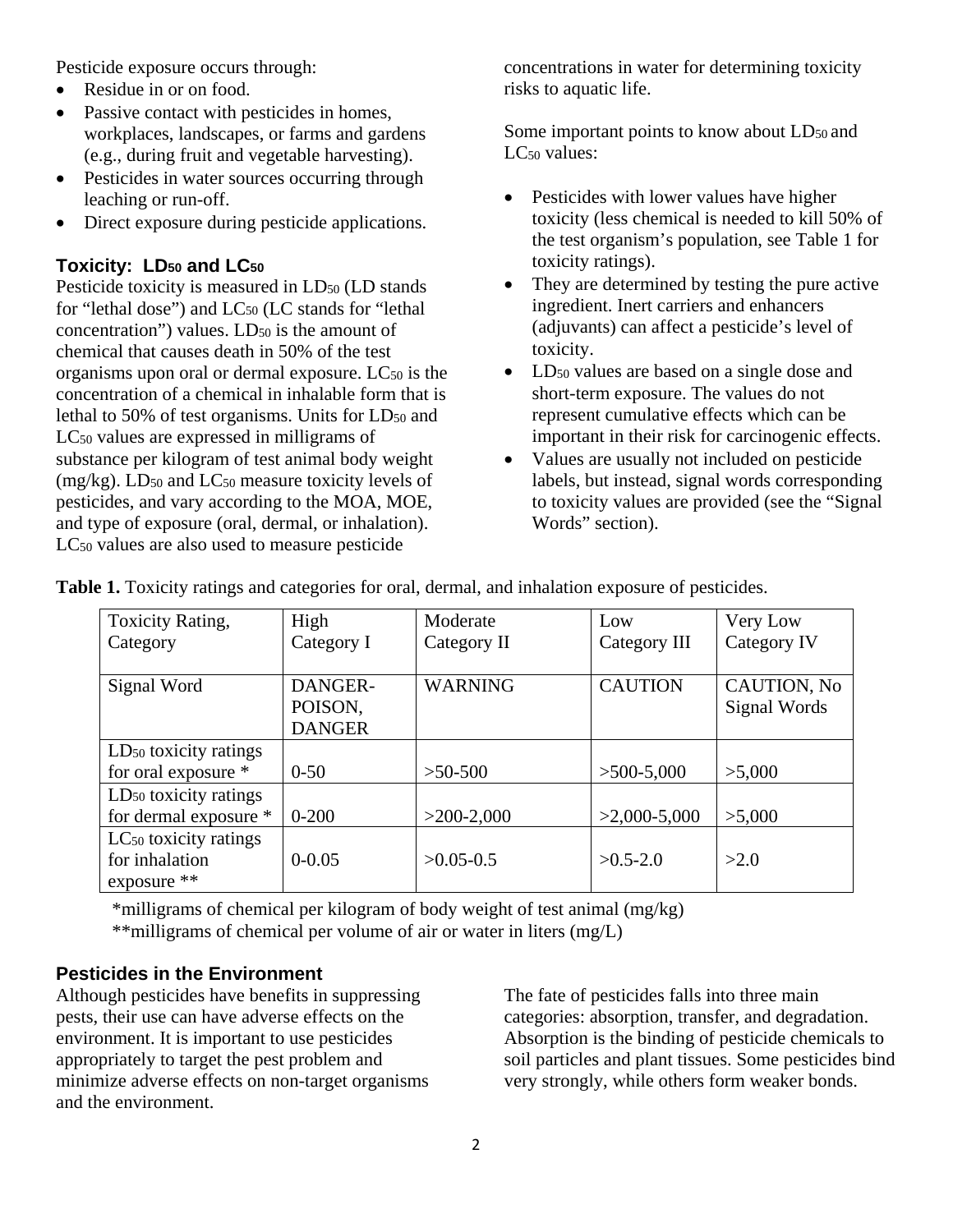Pesticides can be transferred from application sites by transforming to vapor, a process called volatilization. Non-target organisms can be exposed to pesticides through volatilization. One example of volatilization is damage or death of non-target plants caused by 2,4 D herbicide vapor. Pesticide transfer also occurs via runoff and leaching, which can lead to groundwater contamination and injury to non-target species. Runoff can transfer pesticides away from target areas as they move with water or eroding soil particles over a sloping surface. Pesticide leaching occurs when pesticides are transferred by water through the soil and into the ground water.

Pesticides break down in the environment over time through natural processes. This is called pesticide degradation. The rate of pesticide degradation depends on the pesticide's chemical structure and environmental conditions. For example, the botanical pesticide pyrethrin breaks down within several hours in the environment, whereas the halflife (time for 50% of the chemical to degrade) for a more toxic and longer-lasting insecticide, diazinon, is more than 1 month. Pesticides with rapid degradation usually lower environmental risk.

## **Pesticide Formulations**

There are numerous formulations of pesticides. Some pesticide formulations can lower the risk for people and other non-target organisms if they are applied as directed by the label. Methods of application will vary with pesticide formulation. It is important to apply pesticides in the quantities and concentrations that are specified on the pesticide label. Applying pesticides in greater amounts or higher concentrations than recommended on the label is illegal, usually not cost effective, and increases the risks to humans, other non-target species, and the environment.

Common formulations and their application methods include:

## **BAITS**

Baits are formulated to target specificity. They contain food products to attract a specific group of pests and contain a pesticide to kill the pest upon consumption. Pesticide-treated baits are useful for controlling social insects, such as ants and termites that collect food or bait for the entire insect colony. (Figure. 1).

#### **DUSTS**

Dusts are dry, fine powders (particle size less than 100 microns), and typically available in ready-touse forms. They can be applied under conditions when sprays can harm plants, or in hard-to-reach indoor spaces. When pests come in contact with pesticide dusts, the chemical will harm the pest either through absorption or ingestion during grooming. Dust particles are small and light in weight (Figure 2), allowing them to easily drift from the application site, or to be inhaled. Use of a protective mask to prevent inhalation by the applicator is an important safety precaution when applying pesticide dusts.

## **GRANULES**

Granules particles are larger in size than those of dusts (particle size range of 250-1250 microns, or 0.25-2.38 mm in diameter). Granules (Fig. 3) may be applied to soil for controlling weeds, nematodes, and soil-dwelling insects. The active ingredient is released slowly and may require moisture or soil incorporation. A disadvantage is that non-target organisms can mistakenly consume granules.

## **SPRAYS**

Sprays come in a number of formulations including wettable powder (WP), flowable (F), emulsifable concentrate (EC), sprayable oils (S), and oil-base sprays. Sprays should be applied carefully as they drift easily and are easily absorbed through the skin. They can be flammable and corrosive, and must be stored properly.

## **AEROSOLS**

Aerosols are pesticides purchased in pressurized containers in a ready-to-use form. Aerosol cans create tiny droplets of pesticide and can be used in localized areas. For more information on pesticide formulations,

visit:http://npic.orst.edu/factsheets/formulations.pdf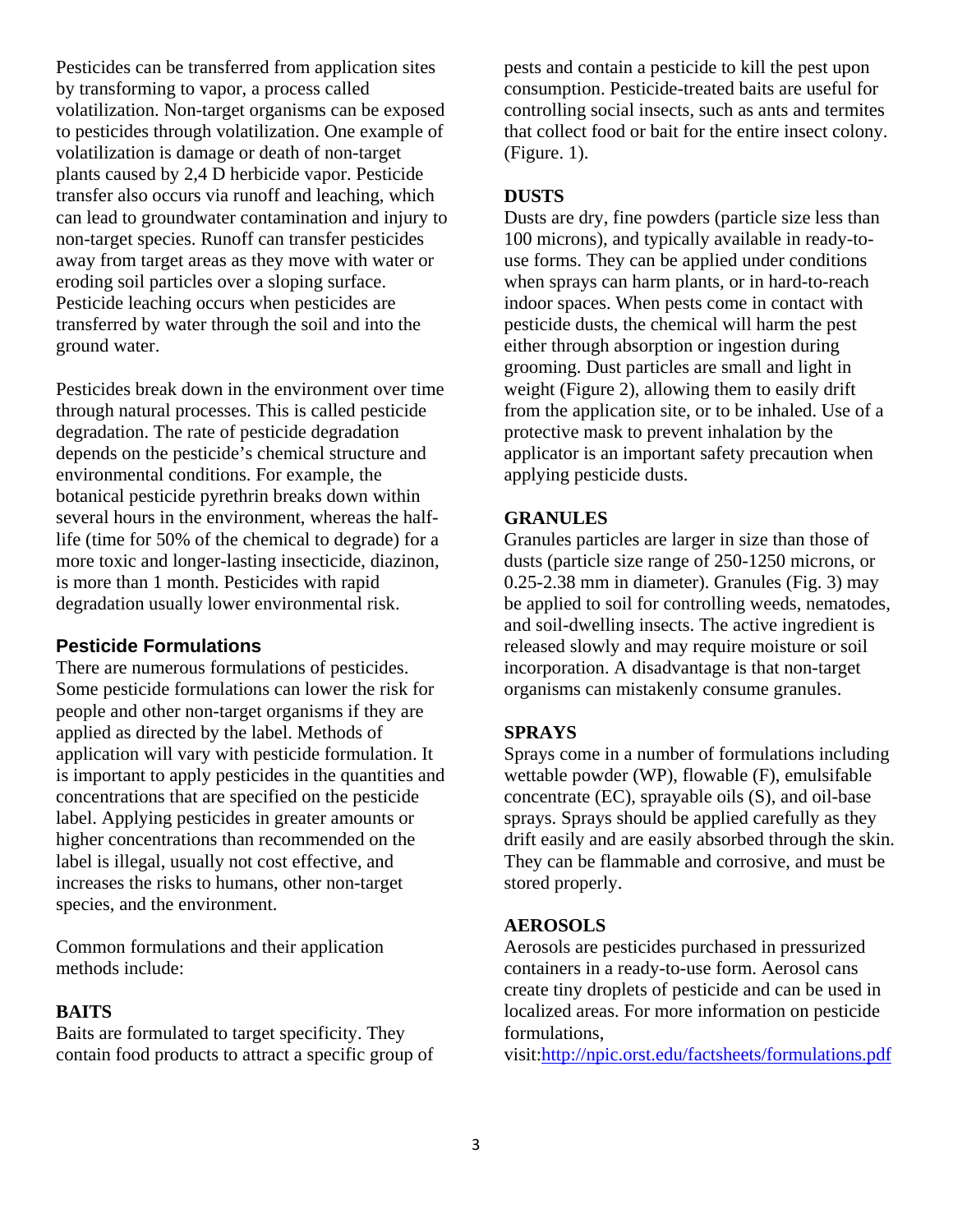

Fig. 1: Grasshopper bait placed in a cup to keep dry.



Fig. 2: Insecticide dust that kills crawling insects.



Fig. 3: Insecticide granule.

# **Safety Considerations**

Pesticide labels are designed to protect humans and the environment, and they are required by law. It is a federal and state violation to use any pesticide in a manner inconsistent with the label. Labels include

required and optional Personal Protective Equipment (PPE) descriptions appropriate for use with the pesticide, and information on storage and disposal. Pesticides must be kept out of reach of children and pets, and should only be used when children and pets are not present. Always read the label before purchasing or using a pesticide.

## **Signal Words**

Many pesticide labels include **Pesticide Rating Signal Words**, but not all do so. Signal words indicate the level of toxicity, or degree to which a substance is hazardous, based on its  $LD_{50}$  and  $LC_{50}$ values (refer to "Toxicity" section above). Pesticide signal words include:

**DANGER-POISON** (High toxicity). These are pesticides with the most toxic compounds, which cause illness or death with exposure through the skin, ingestion, or through the eyes. These are restricted-use pesticides, meaning that only licensed pesticide applicators may legally purchase or apply the pesticides.

**DANGER** (High toxicity). This group differs from pesticides rated as Danger-Poison in that they are highly toxic by at least one route of exposure. Like Danger-Poison pesticides, they have the lowest LD<sub>50</sub> or LC<sub>50</sub> values, and are restricted-use. Exposure to these pesticides may cause irreversible tissue damage.

**WARNING** (Moderate toxicity). These pesticides are moderately toxic if eaten, absorbed through the skin, inhaled, or cause moderate eye or skin irritation. These pesticide products should be used with extreme care.

**CAUTION** (Low to very low toxicity). These pesticides are slightly toxic if eaten, absorbed through the skin, inhaled, or cause slight eye or skin irritation. Pesticide products with the signal word Caution have the highest  $LD_{50}$  and  $LC_{50}$  values (lowest toxicity).

**No Signal Words** Pesticides with the Toxicity Category of IV (refer to Table 1) for all routes of exposure do not require a signal word, but may include the signal word Caution.